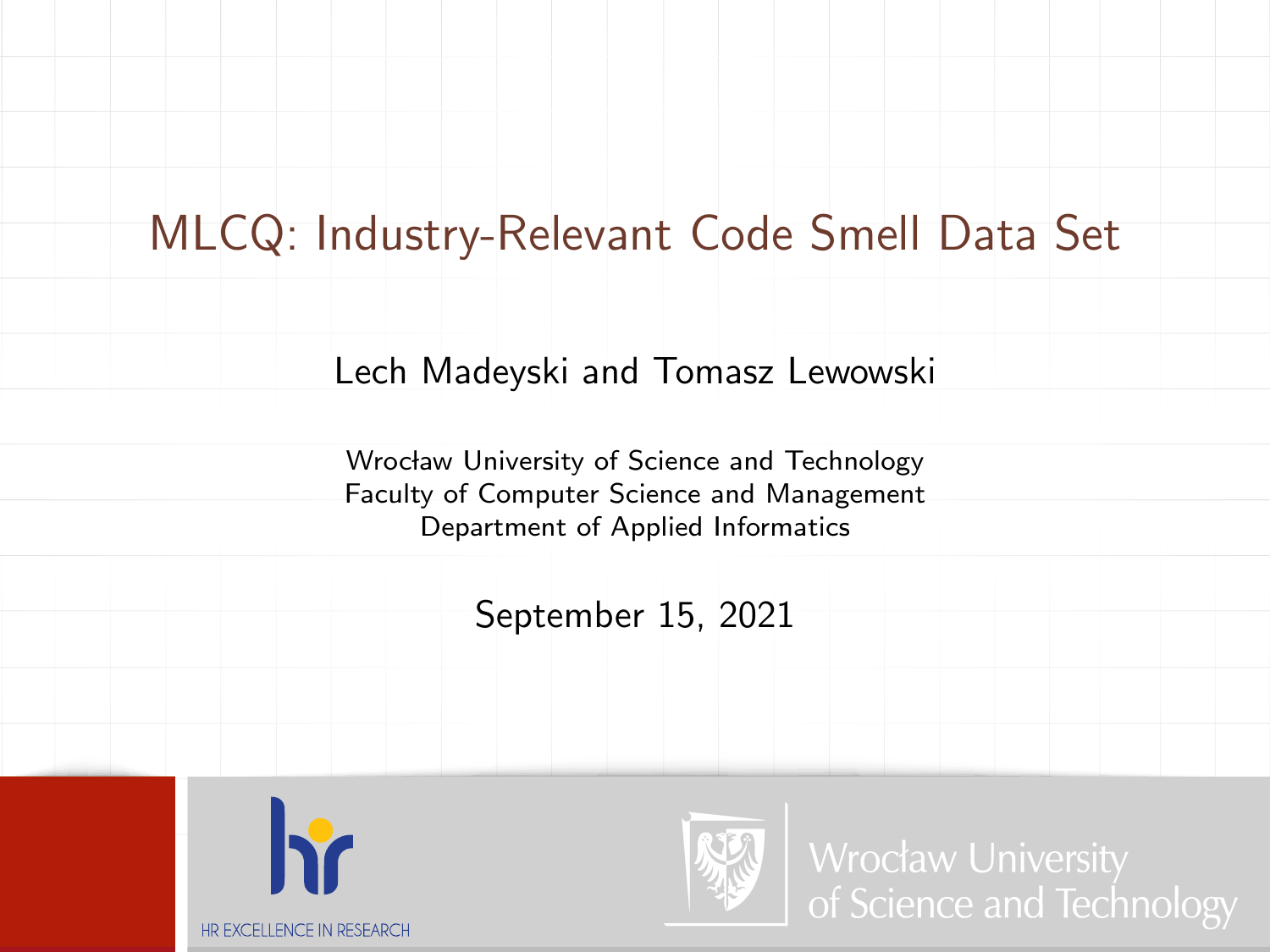### Acknowledgement

This work has been supported by the National Centre for Research and Development (NCBiR) project POIR.01.01.01-00-0792/16 with the aim to improve the codebeat platform [\(http://codebeat.co\)](http://codebeat.co) by code quest sp. z o.o. We would like to thank all of the developers involved in the study.

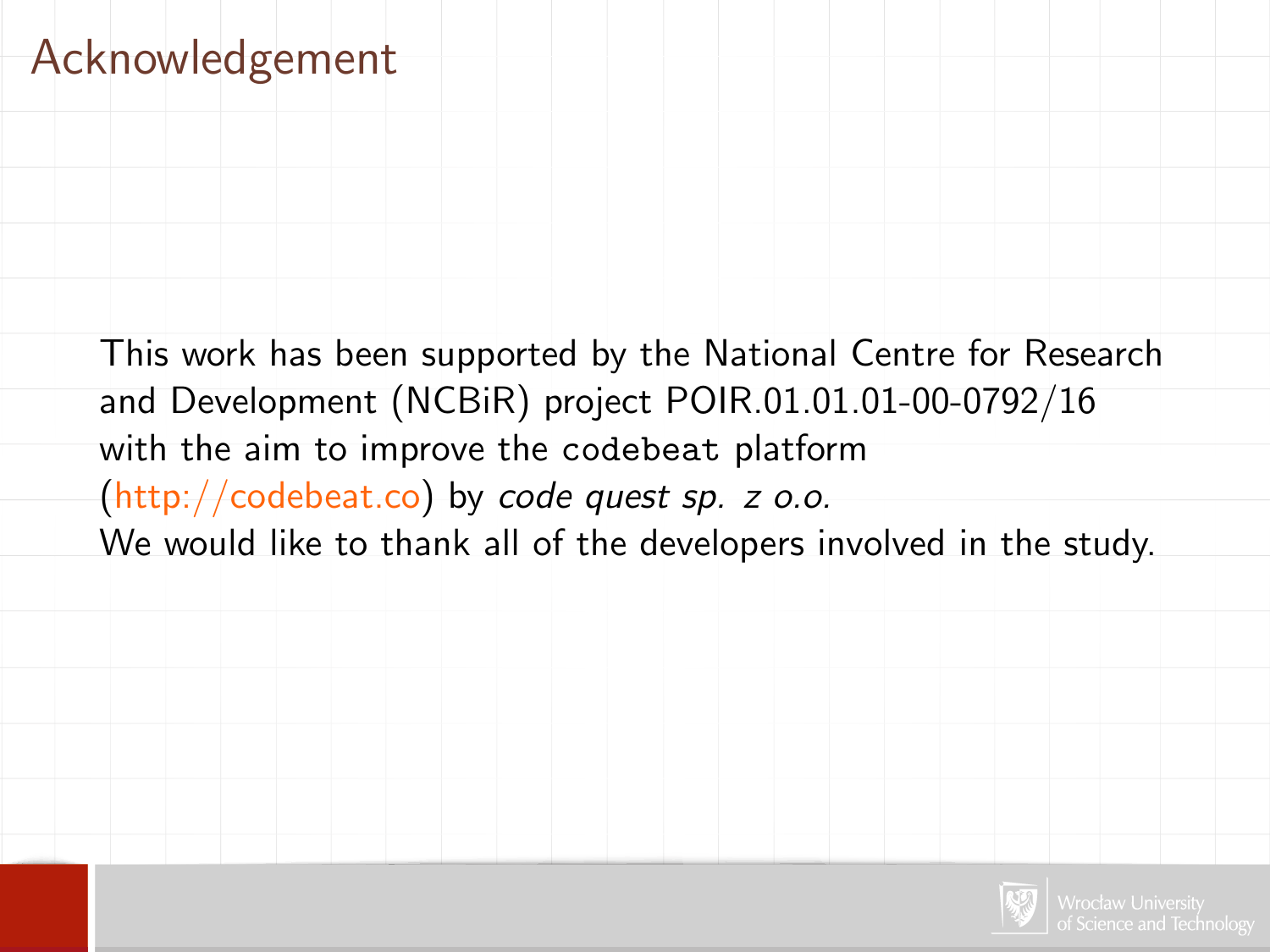## Agenda

- 1. Code smells
- 2. Research context
- 3. Obtaining samples
- 4. Grading staff
- 5. Grading samples
- 6. Industry-relevance

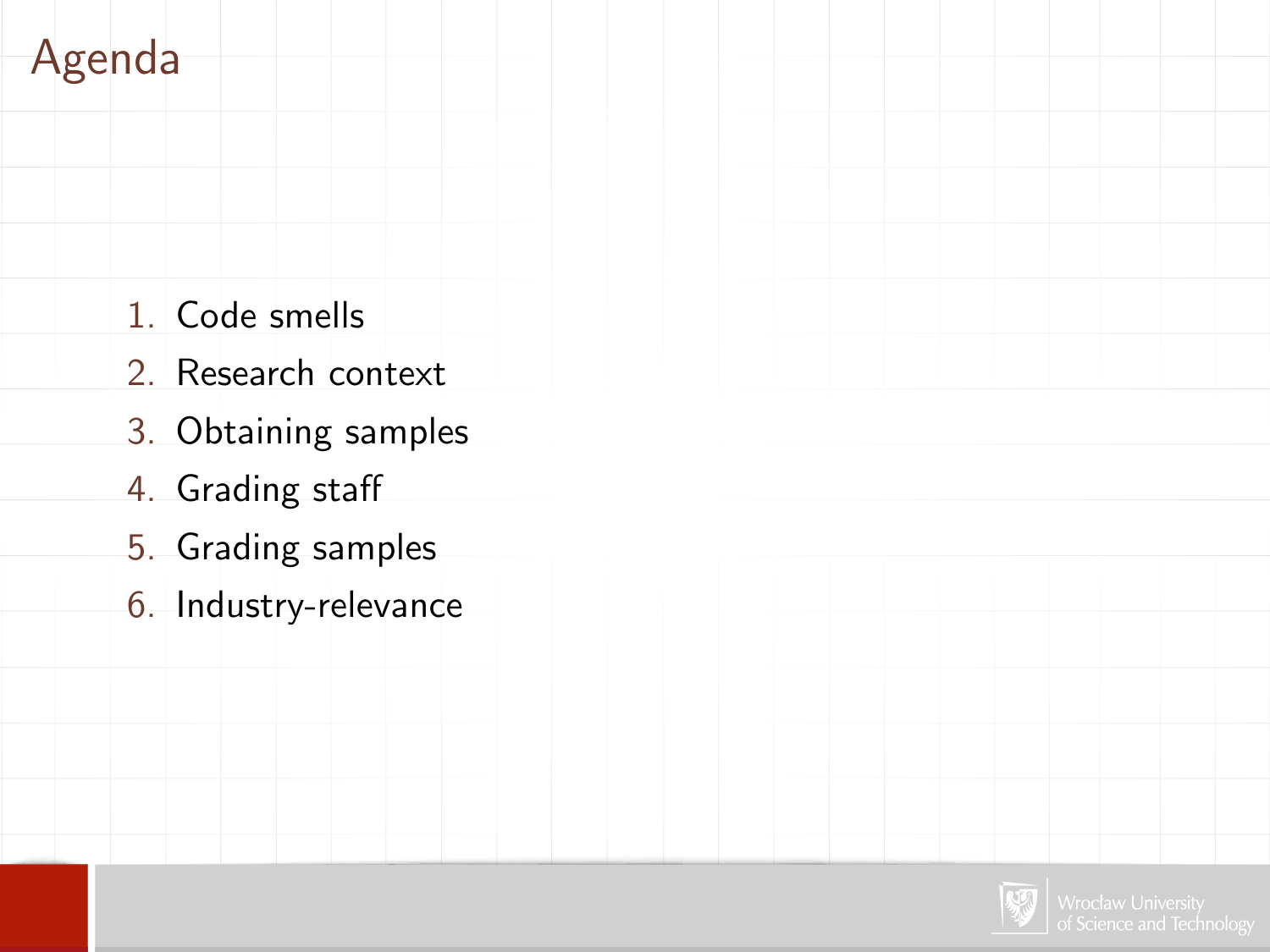### Code smells

Code smells:

- $\triangleright$  code fragments,
- $\blacktriangleright$  symptoms of troublesome design,
- $\triangleright$  not necessarily problems themselves!

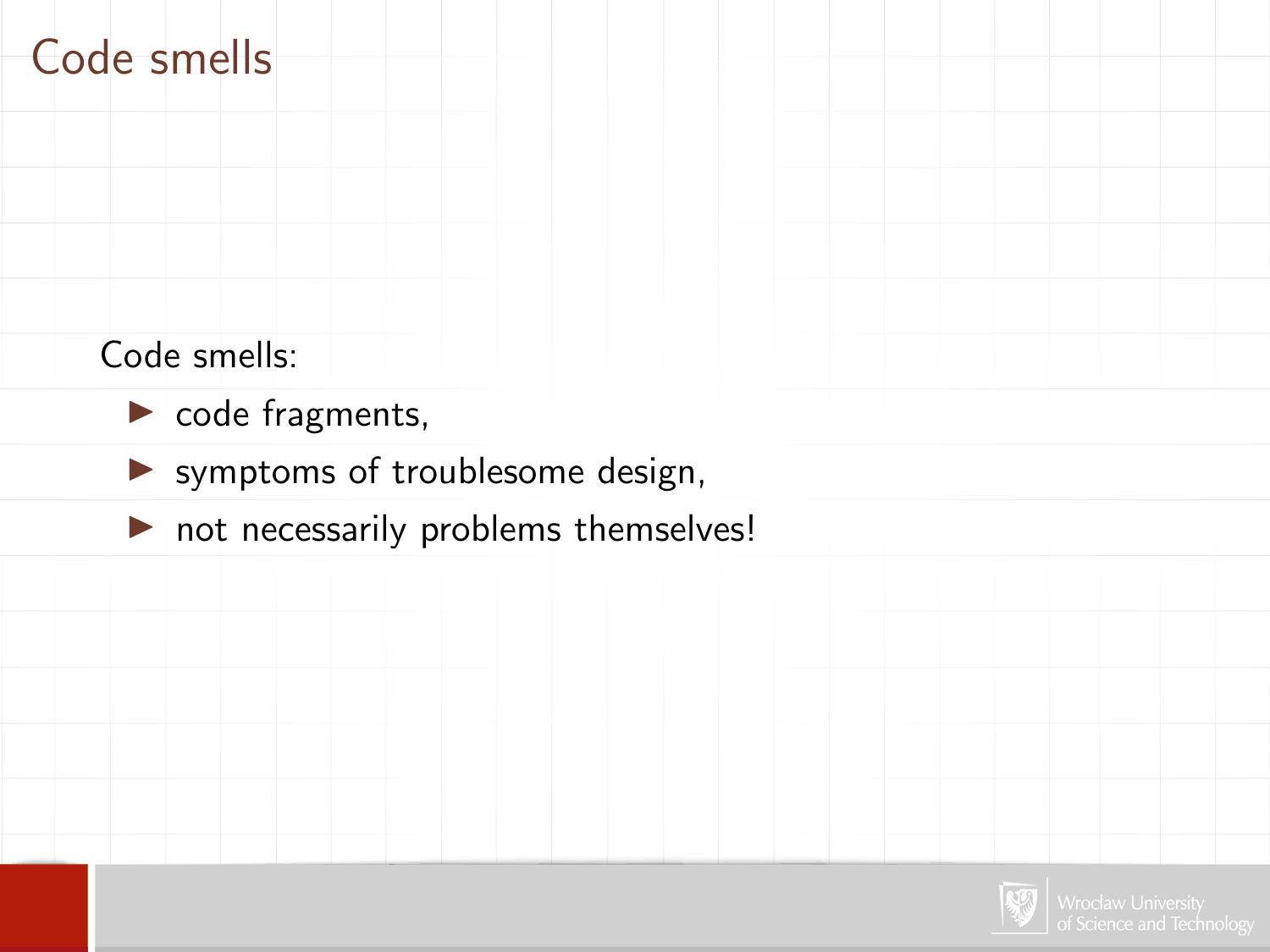#### Research context



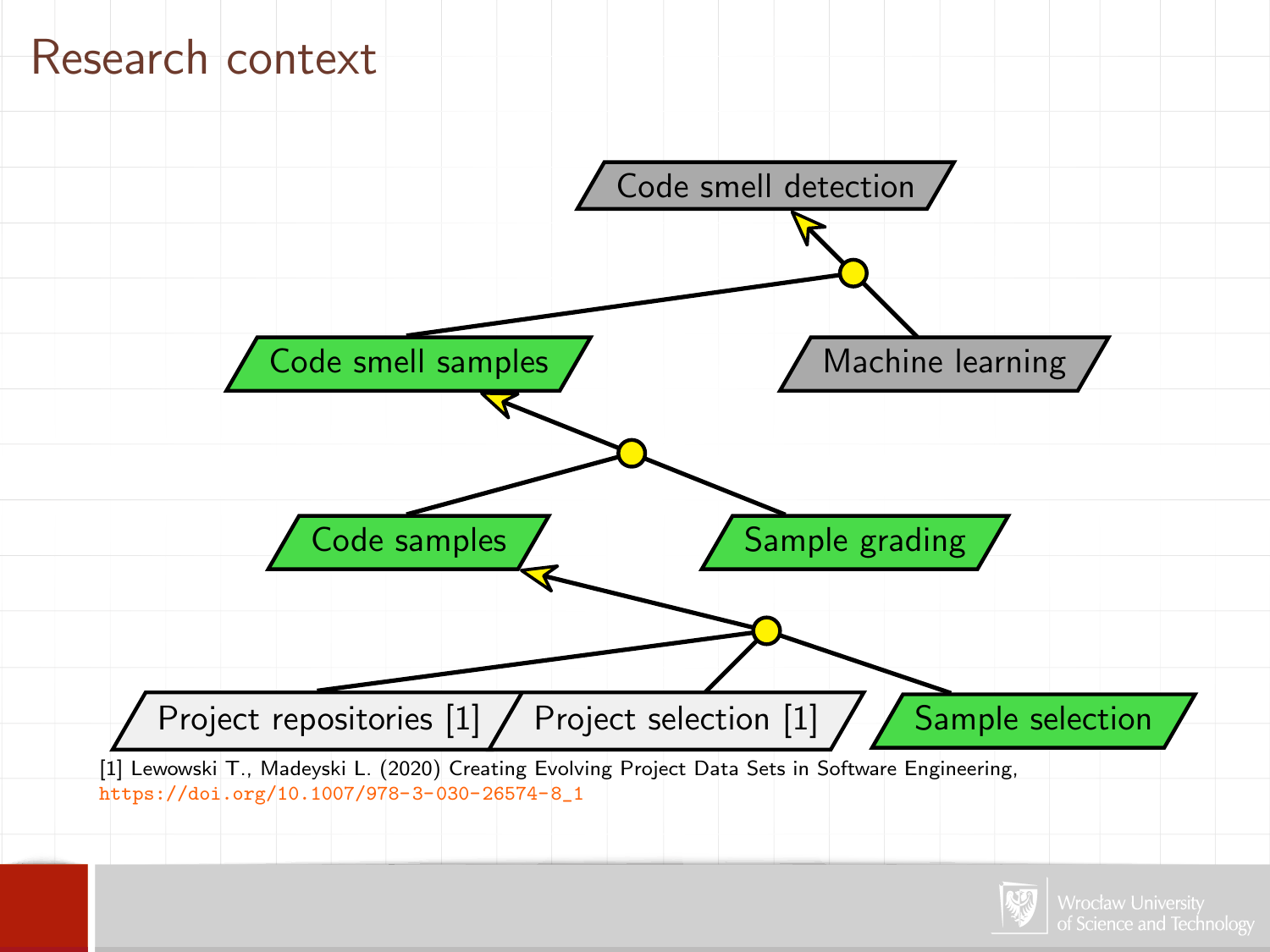# Obtaining samples I



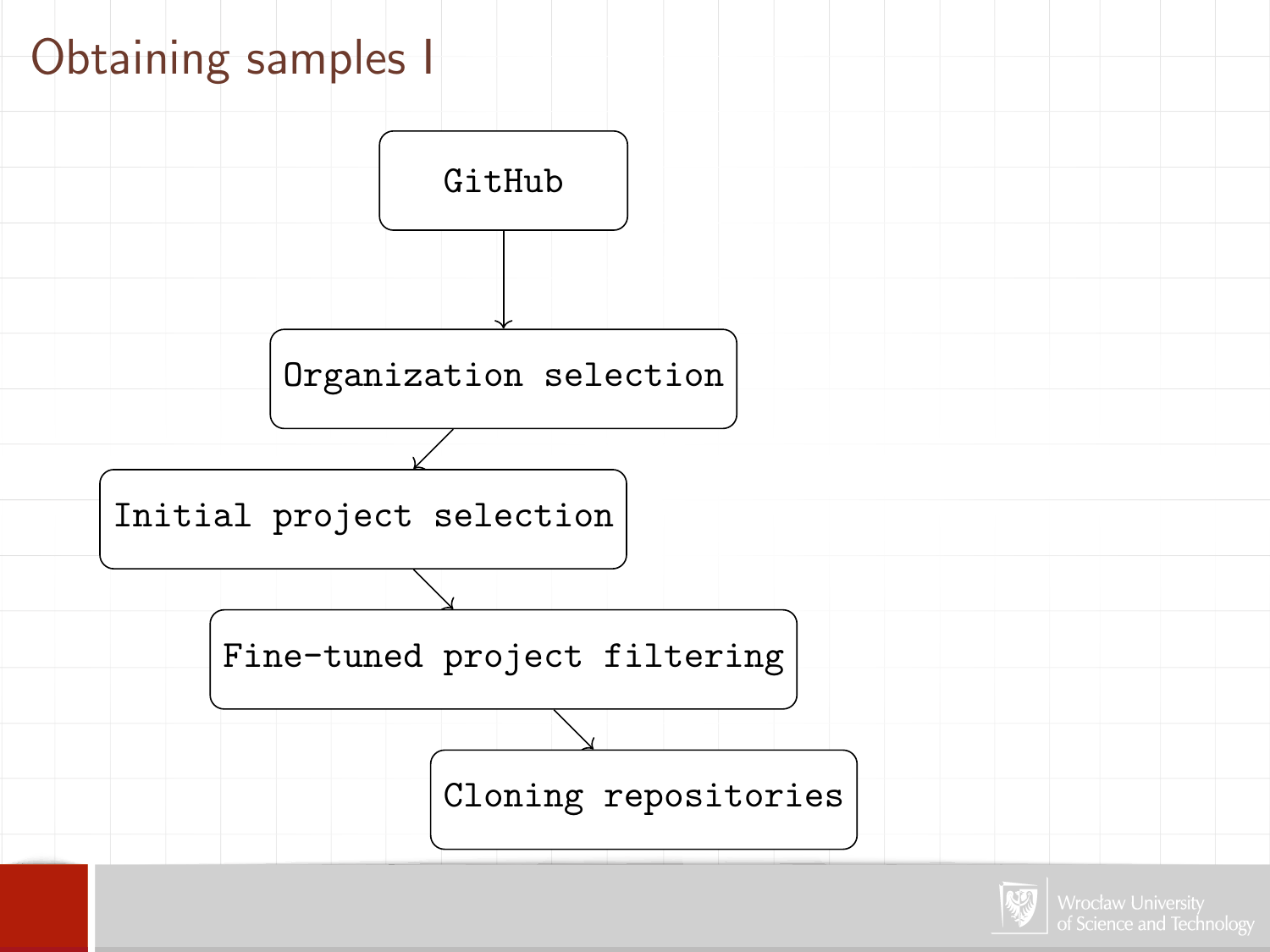# Obtaining samples II



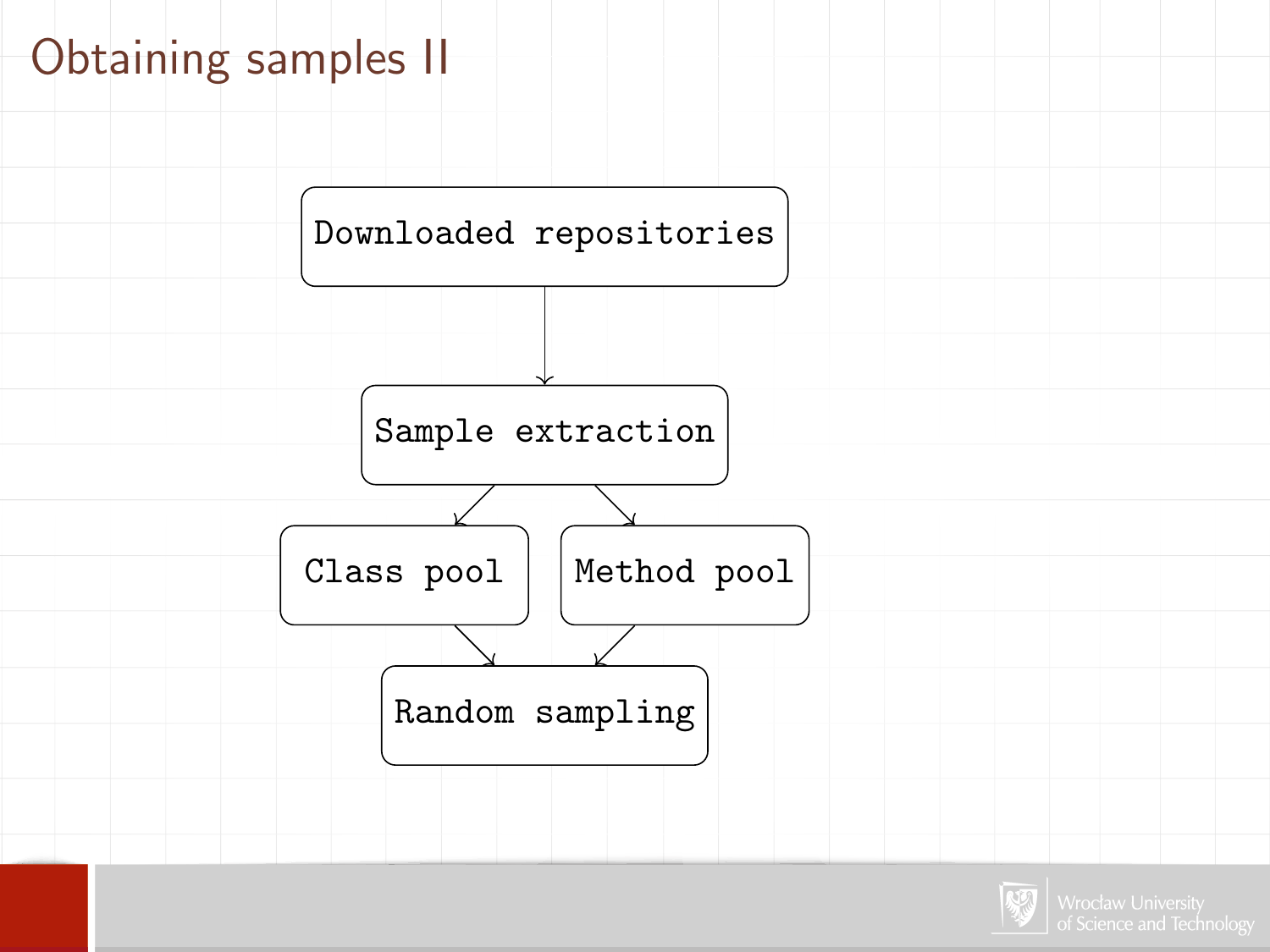### Recruiting staff for grading - experience



Figure: Experience distribution between members of grading staff

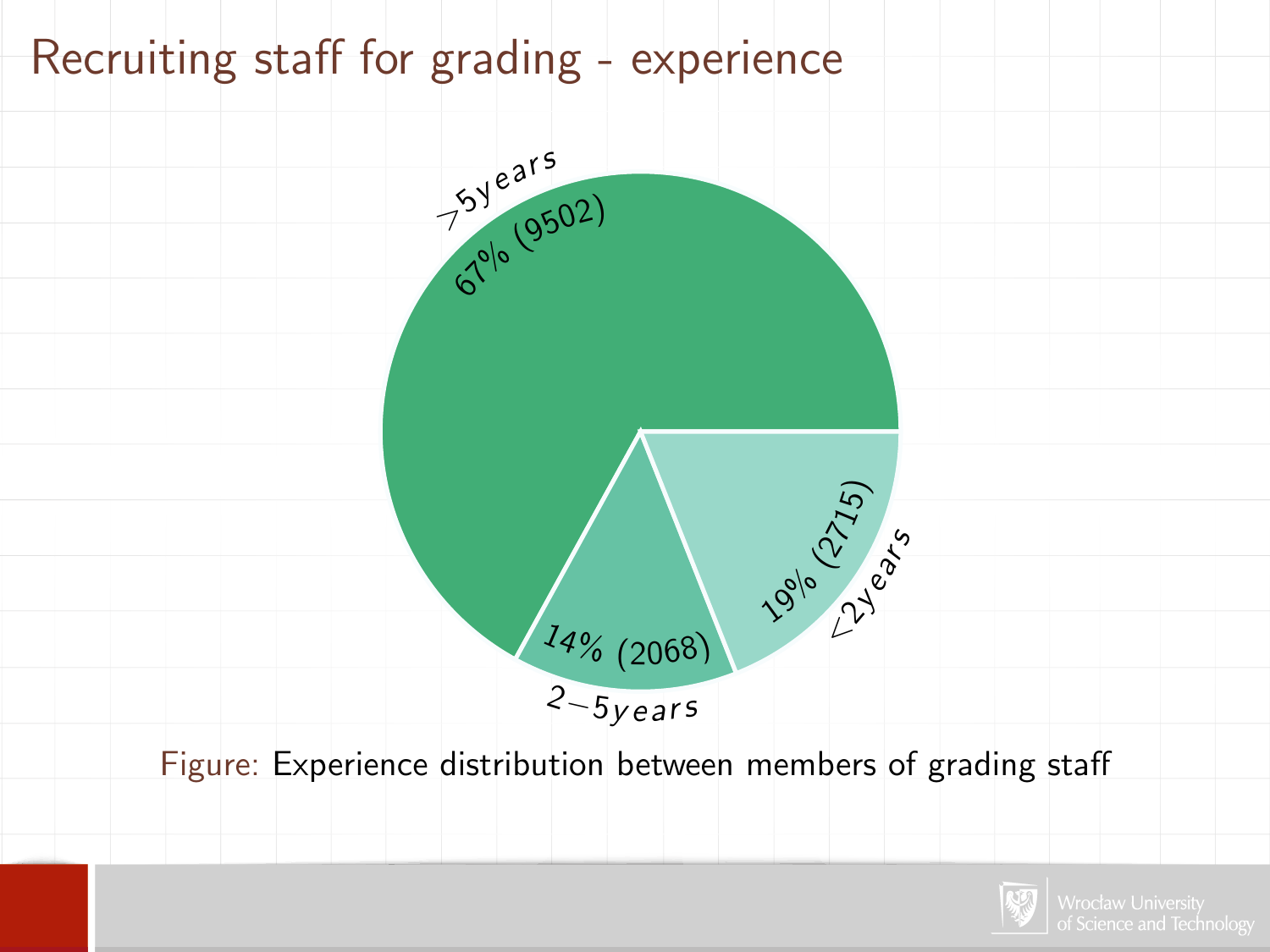# Categorizing grading staff



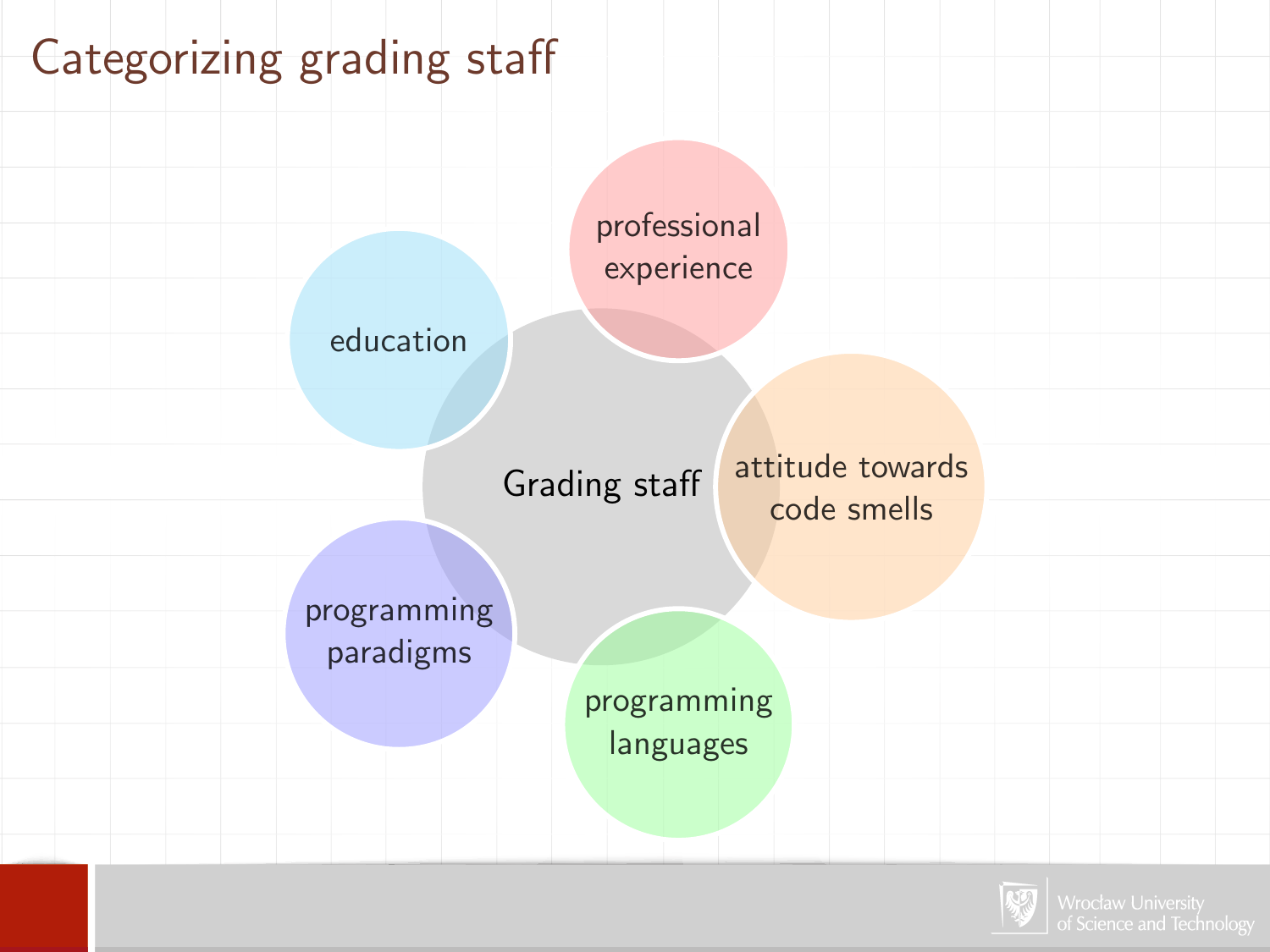#### Grading tool



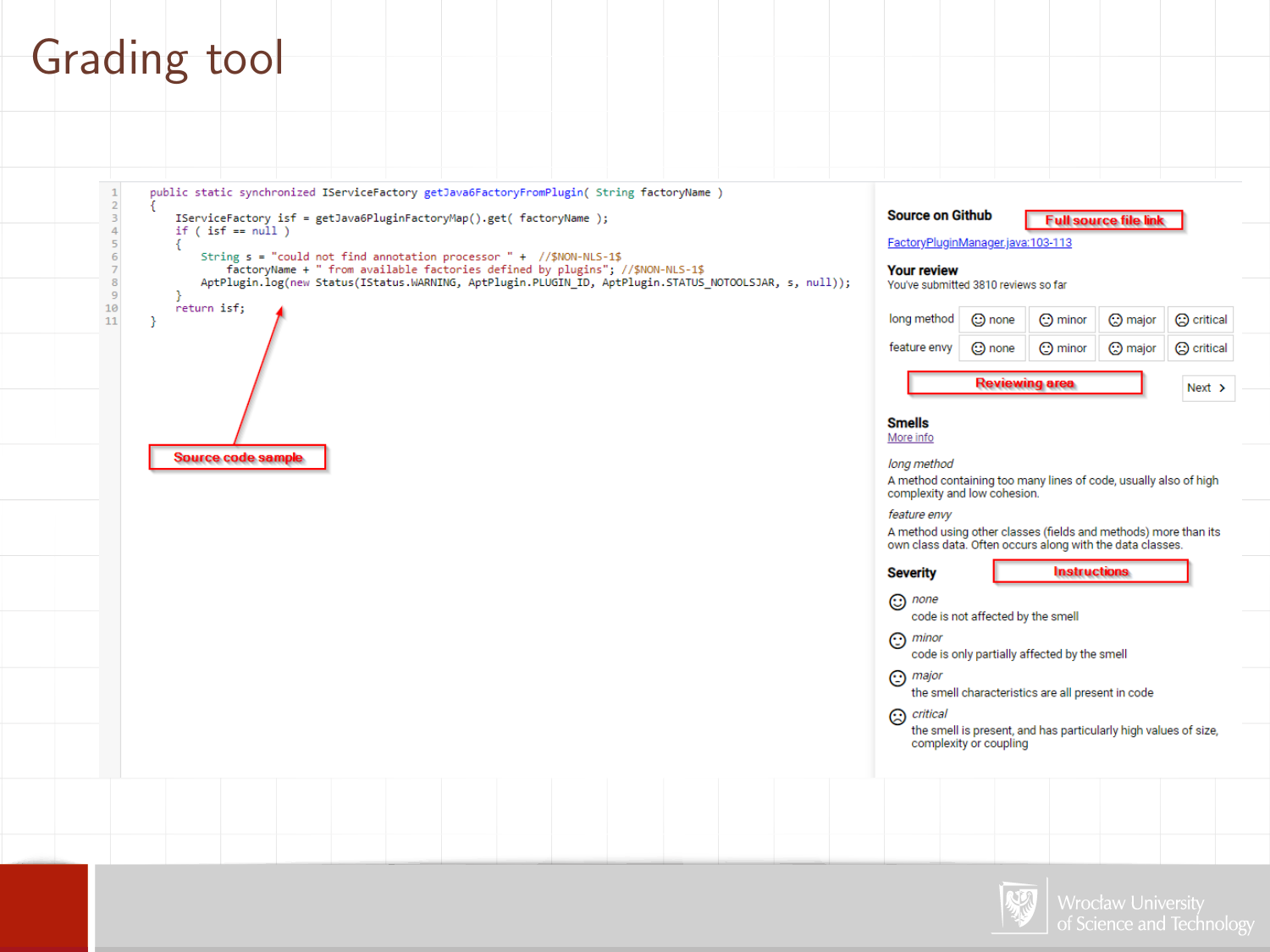# Grading procedure



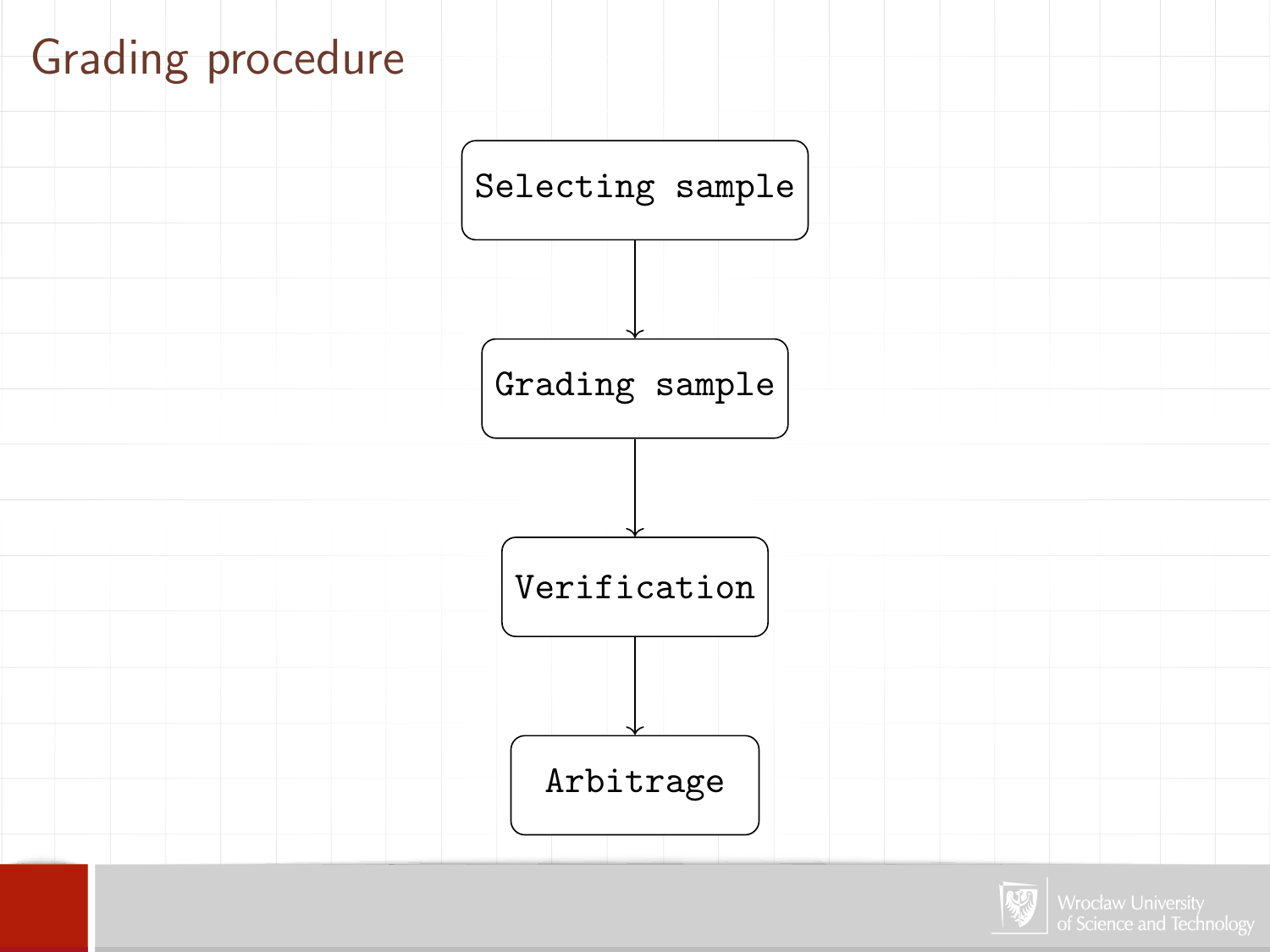#### Dataset metrics

- $\blacktriangleright$  Reviews: 14739
- $\blacktriangleright$  Samples: 4770
- Projects: 523
- $\blacktriangleright$  Reviewers: 26
- $\triangleright$  Smells: 4